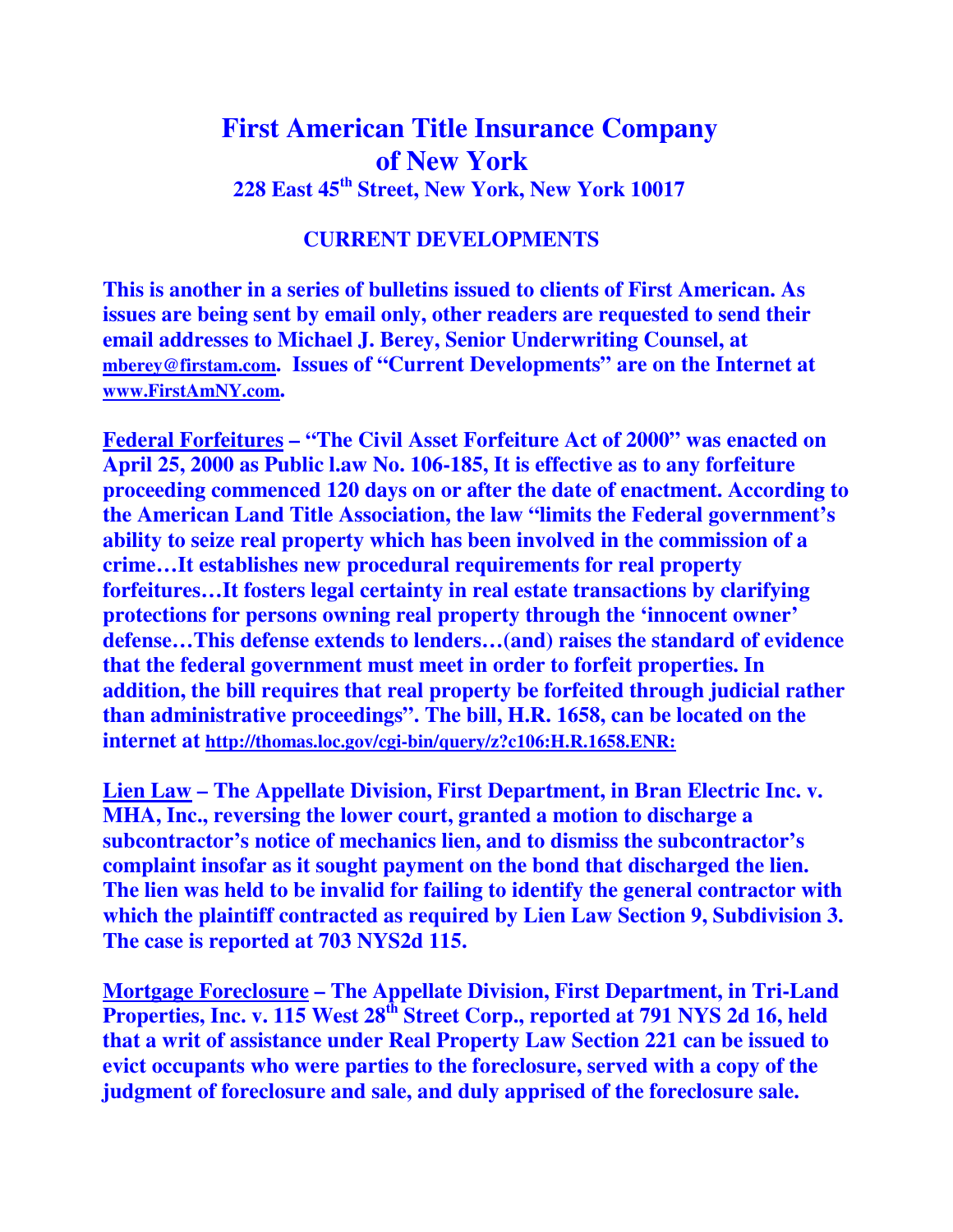**Mortgage Foreclosure – A federal district court for the Southern District of New York held that a participant in a mortgage loan waived its right as the holder of a junior interest to foreclose under RPAPL Section 1315 by reason of provisions in the Participation Agreement granting the holder of the senior mortgage interest the power to administer the loan and enforce any remedies. Federal Deposit Insurance Corp. v. Four Star Holding Co. was reported in the New York Law Journal on March 21, 2000 on page 35.** 

**Mortgage Recording Tax - The Technical Services Bureau of the New York State Department of Taxation and Finance has informally advised that it has taken certain further positions on application of the New York State mortgage recording tax to mortgages involving credit lines..** 

**Section 253-b of New York State's Tax Law provides that a commercial credit line mortgage recorded on and after November 6, 1996 which secures at the date of execution or at any time thereafter a maximum principal debt of less than \$3,000,000 will not be subject to additional mortgage recording tax on re– advances. In addition, under Section 253-b, a credit line mortgage on real property principally improved or to be improved by a one to six family owner occupied residence or dwelling is exempt from mortgage recording tax on readvances.** 

**The Bureau's Memorandum issued June 25, 1999 (TSB-M-99(1)R, on the "Application of the Mortgage Recording Tax to Commercial Credit Line Mortgages") set forth the following:** 

**"Question Three: If a debt in the form of a revolving credit agreement of \$3 or more was partially secured by a credit line mortgage of less than \$3 million, would the mortgage received the benefit of section 253-b?** 

**"No. The indebtedness under the note, credit agreement or other financing agreement must limit the aggregate amount at any time outstanding to a maximum amount specified in the mortgage or deed of trust" (Emphasis added).** 

**The Memorandum thus clearly indicated a credit line mortgage can not be executed for less than \$3,000,000 to secure a portion of a credit facility of \$3,000,000 or more and obtain the benefit of Tax Law Section 253-b. A credit**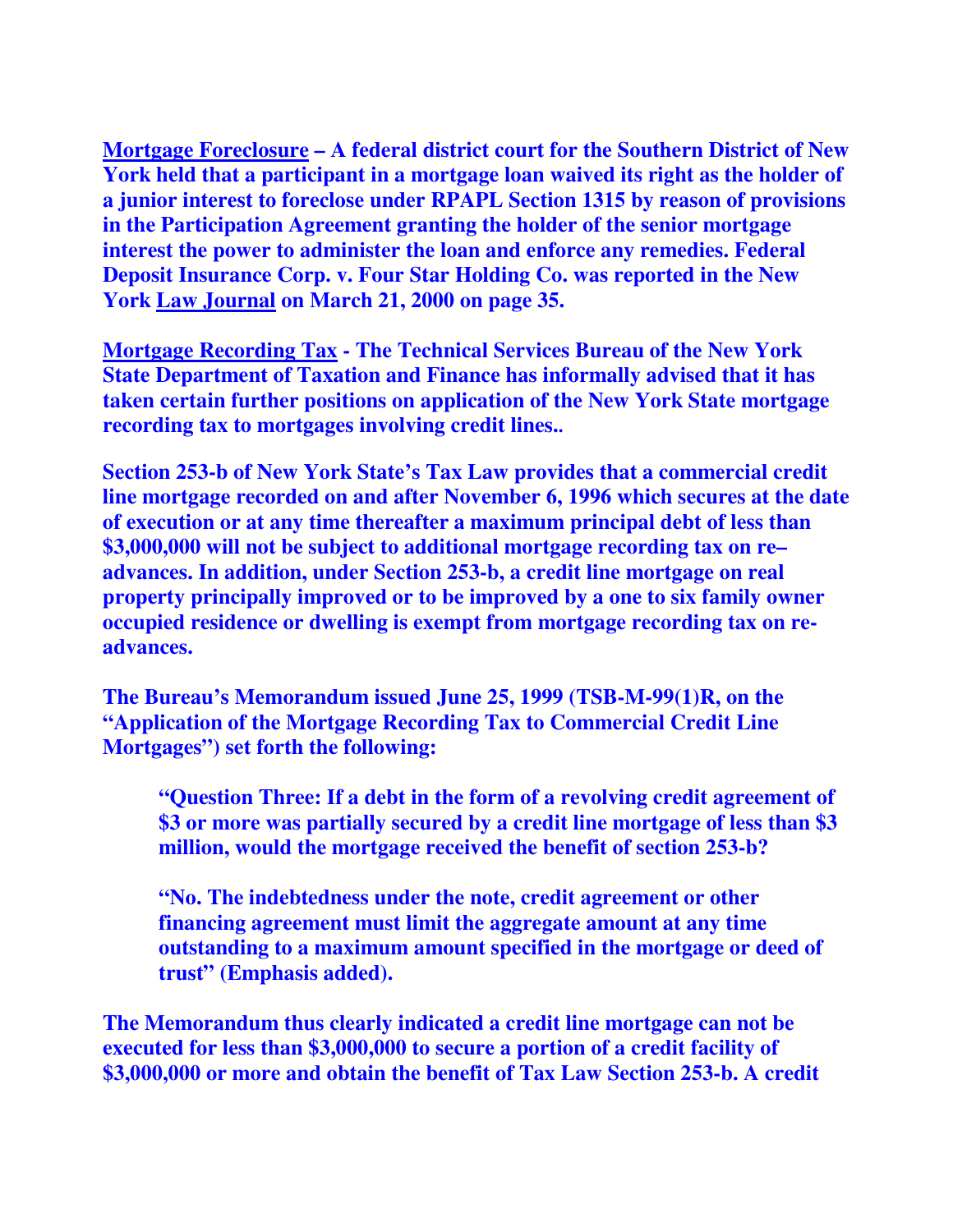**line mortgage cannot, for example, secure \$2,999,999 when the overall credit facility was \$100,000,000 and receive the benefit of the Section.** 

**Technical Services has taken the position that Section 253-b requires, and the above quoted portion of the TSB was intended to further indicate, that the amount secured by a commercial credit line mortgage and the amount secured by a mortgage on a one to six family owner occupied residence or dwelling must be the same as the amount of the related credit line to obtain the benefit of the Section, regardless of the value of the property mortgaged.** 

**A commercial mortgage securing advances and re-advances can not, for example, be executed for \$100,000, encumbering property with an appraised or fair market value of that amount, and obtain the benefit of the statute when the credit facility is less than \$3,000,000 but greater than the secured amount.** 

**Technical Services has made this interpretation from its analysis of Subdivision 2 of Section 253-b which provides, in part:** 

**"(A) 'credit line mortgage' shall mean any mortgage…which states that it secures indebtedness under a note, credit agreement or other financing arrangement that reflects the fact that the parties reasonably contemplate entering into a series of advances, or advances, payments and readvances, and that limits the aggregate amount at any time outstanding to a maximum amount specified in such mortgage…". (Emphasis added).** 

**Second, accepted custom and practice has been for a mortgage securing the third party guarantee of the obligations of a borrower under a revolving credit agreement to secure a specified, non-revolving amount and, on that basis, the guarantee mortgage would not be subject to additional mortgage recording tax as the borrower received re-advances.** 

**The Technical Services Bureau has informally advised that it will treat a mortgage guaranteeing the revolving credit obligations of a borrower's as if the mortgage secured taxable re-advances. Accordingly, a guarantee mortgage will be subject to mortgage recording tax as re-advances are made to the borrower unless the mortgage specifies that it secures an identified non-revolving portion of the credit facility, which may be the last amount repaid and not re-advanced. This should not apply to a guarantee mortgage covered by Section 253-b which secures the same amount as the borrower's credit line, as noted above.**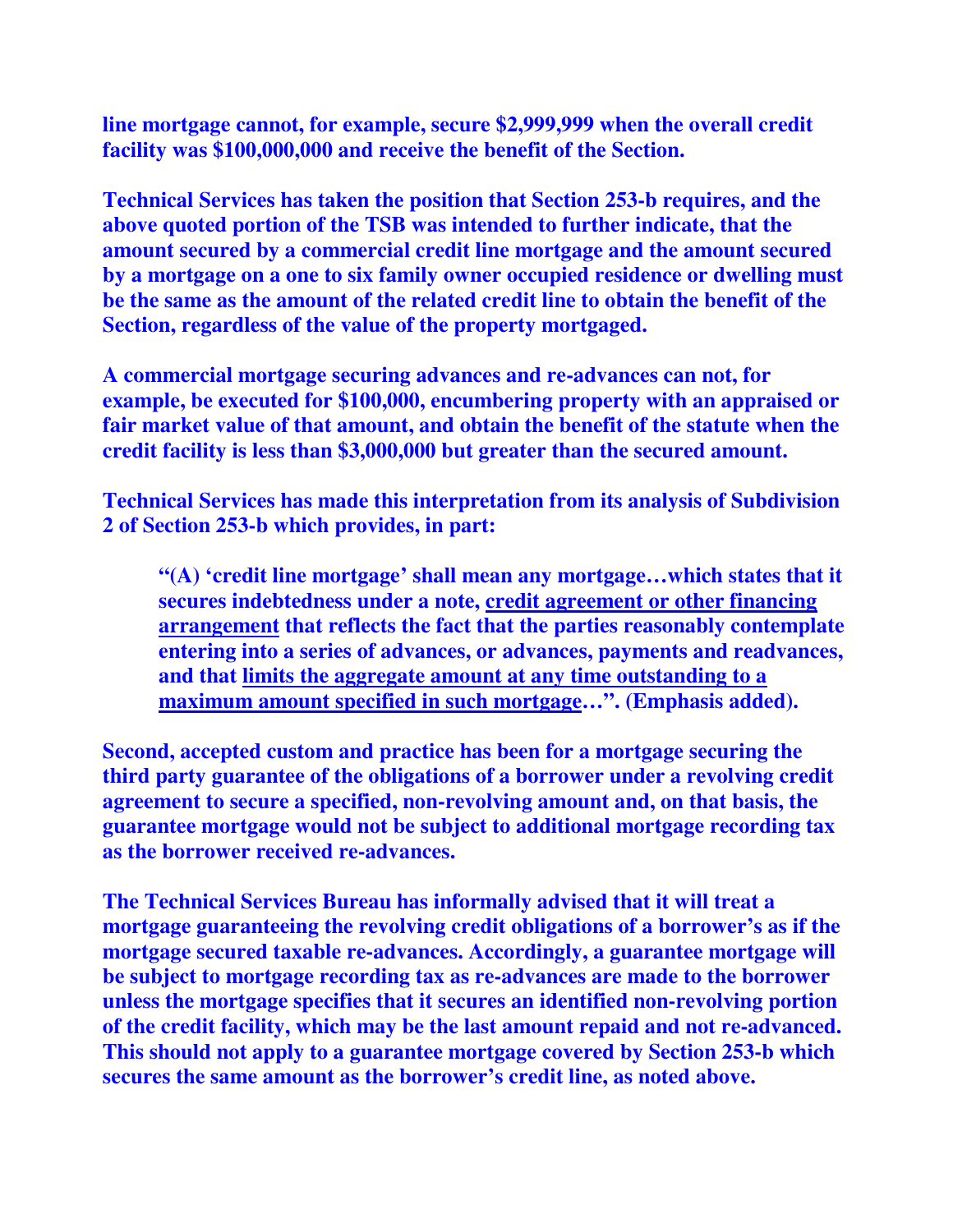**Mortgage Recording Tax – Citing the decision in City of New York v. Tax Appeals Tribunal at 660 NYS 2d 753, the state's Division of Tax Appeals affirmed the Division of Taxation's decision to refund tax paid on mortgages made by certain cooperative housing corporations to the extent the loan proceeds refinanced debt secured by mortgages underlying existing wrap – around mortgages. In the Matter of the Petitions of City of New York, DTA Nos. 816772, 816773, 816774 and 816775, decided April 13, 2000, can be found on the Internet at http://www.nysdta.org/Decisions/816772.dec.htm. According to the New York Law Journal on April 25, 2000, the City intends to file an appeal.** 

**Prejudgment Attachments – The Court of Appeals reversed an order of the Appellate Division affirming the grant of a preliminary injunction to restrain a debtor-defendant's possible transfer of its assets to defeat the satisfaction of any anticipated judgment. The Court held that CPLR Section 6301 affords no such pre-judgment right in a general creditor's action on a debt. Credit Agricole Indosuez v. Rossiyskiy Kredit Bank, decided March 30, 2000, can be found at http://www.courts.state.ny.us/ctapps/decisions/64opn.htm.** 

**Real Estate Taxes – The Appellate Division, Second Department, in Matter of Orange and Rockland Utilities v. City of Middletown Assessor, reported at 703 NYS 2d 218, has held that electric wires and gas pipes traversing over or under the premises of a utility's customers do not constitute taxable real property.** 

**Recording Act – The Supreme Court, Westchester County, in IMC Mortgage v. Hudson, reported in the New York Law Journal on March 22, 2000 on page 36, held that a mortgage made prior to the docketing of a judgment has priority over the judgment although the mortgage is recorded after the judgment is docketed.** 

**Suffolk County – On March 28, 2000 the Suffolk County Legislature passed its Resolution No. 245-2000, "A Local Law to Require Well-Water Testing Prior to Acquisition of Residential Home". No purchase of a residential dwelling with a private water supply is to be consummated until the purchaser obtains a written certification from a New York State approved laboratory that the system conforms to the water quality requirements of the Suffolk County Department of Health Services. The certification is to be attached to the deed to enable**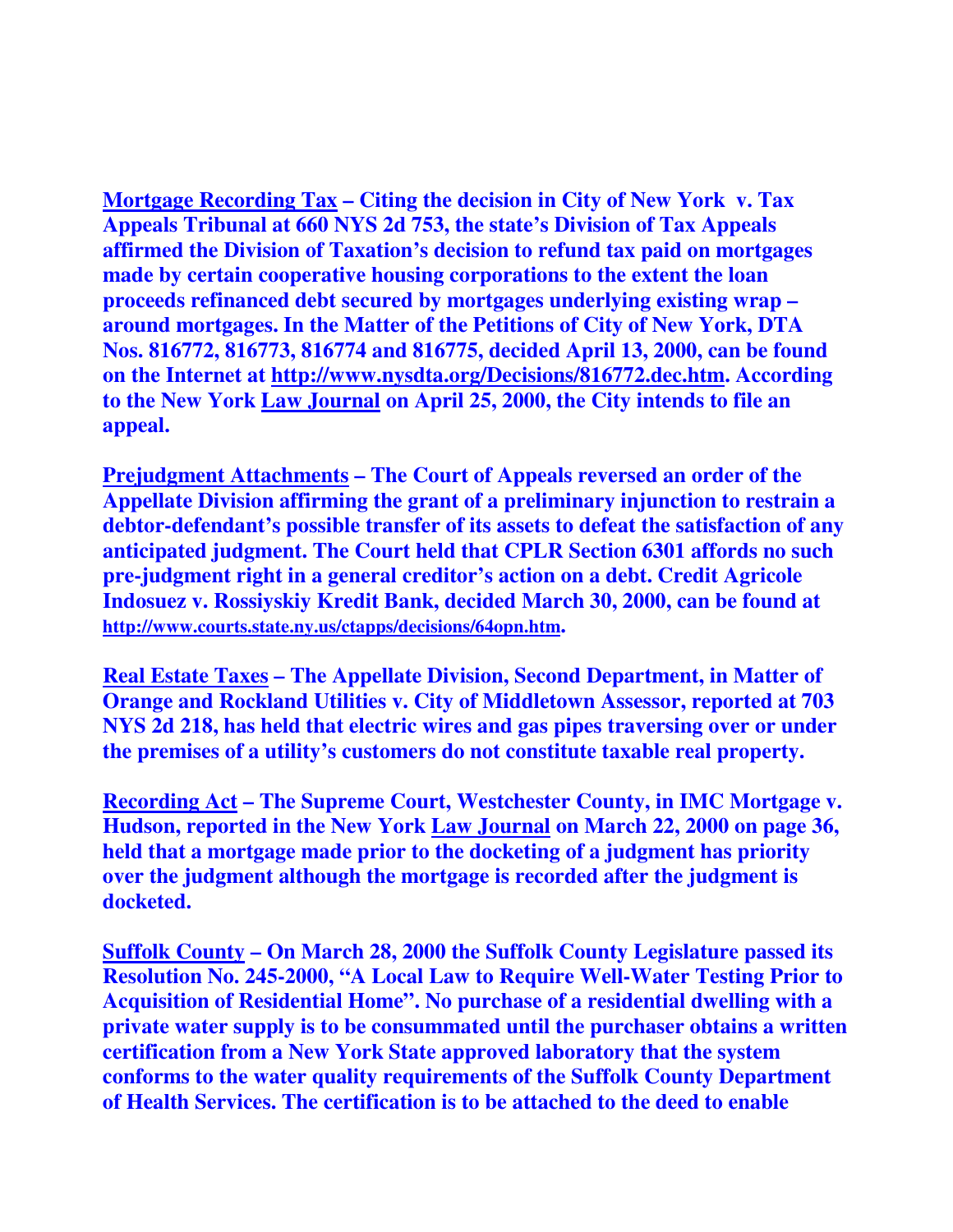**recording. This requirement can be waived only by a specific provision in the contract of sale. This will apply to contracts for the purchase and sale of residential dwellings on or after the effective date of the Local Law, which will be the date on which the Law is filed in the office of the Secretary of State. It is believed that the Suffolk County Clerk may not enforce the recording requirement without state legislation. For further information contact Vincent Ferro at 516-832-3200.** 

**Tax Sales – Opposite positions have been taken on whether a mortgage cut off in a tax lien foreclosure is restored when the property is repurchased by the prior owner-mortgagor. The Supreme Court, Delaware County, in First National Bank of Downsville v. Atkin, reported at 704 NYS 2d 440, held that property obtained by the county through a tax foreclosure under Article 11 of the Real Property Tax Law can be resold to the prior owner at a private sale without a foreclosed mortgagee's lien reattaching to the premises. Cut off in the tax foreclosure, the mortgage is no longer a valid lien. The mortgagee may proceed in an action to enforce the note.** 

**However, the Supreme Court, Orange County held that a mortgage's "after – acquired interests" clause is effective to restore the lien of a mortgage cut–off by a tax foreclosure sale on purchase of the property by the owner-mortgagors. Federal Home Loan Mortgage Corp. v. Smallwood, was reported in the New York Law Journal on April 12, 2000 on page 35, at column 4.** 

**Water Meters – New York City: In 1988, the New York City Department of Environmental Protection ("DEP") announced a program designed to change the way property owners pay for water usage. Every building in the City of New York is required to have a water meter installed and an owner is to be billed for the amount of water consumed instead of the amount due being computed based on the building's frontage.** 

**After trying to solicit voluntary compliance, the DEP has issued notices advising property owners who fail to begin the water meter installation process that they will be subject to a 100% surcharge on their 2000-2001 annual frontage bill for the period commencing July 1, 2000. This surcharge will be a recurring annual charge until a water meter is installed. When a water meter is finally installed, the surcharge will be pro-rated with the amount of the surcharge for the balance of the year canceled. Further information can be obtained from the DEP's Website at http://www.ci.nyc.ny.us/dep.**